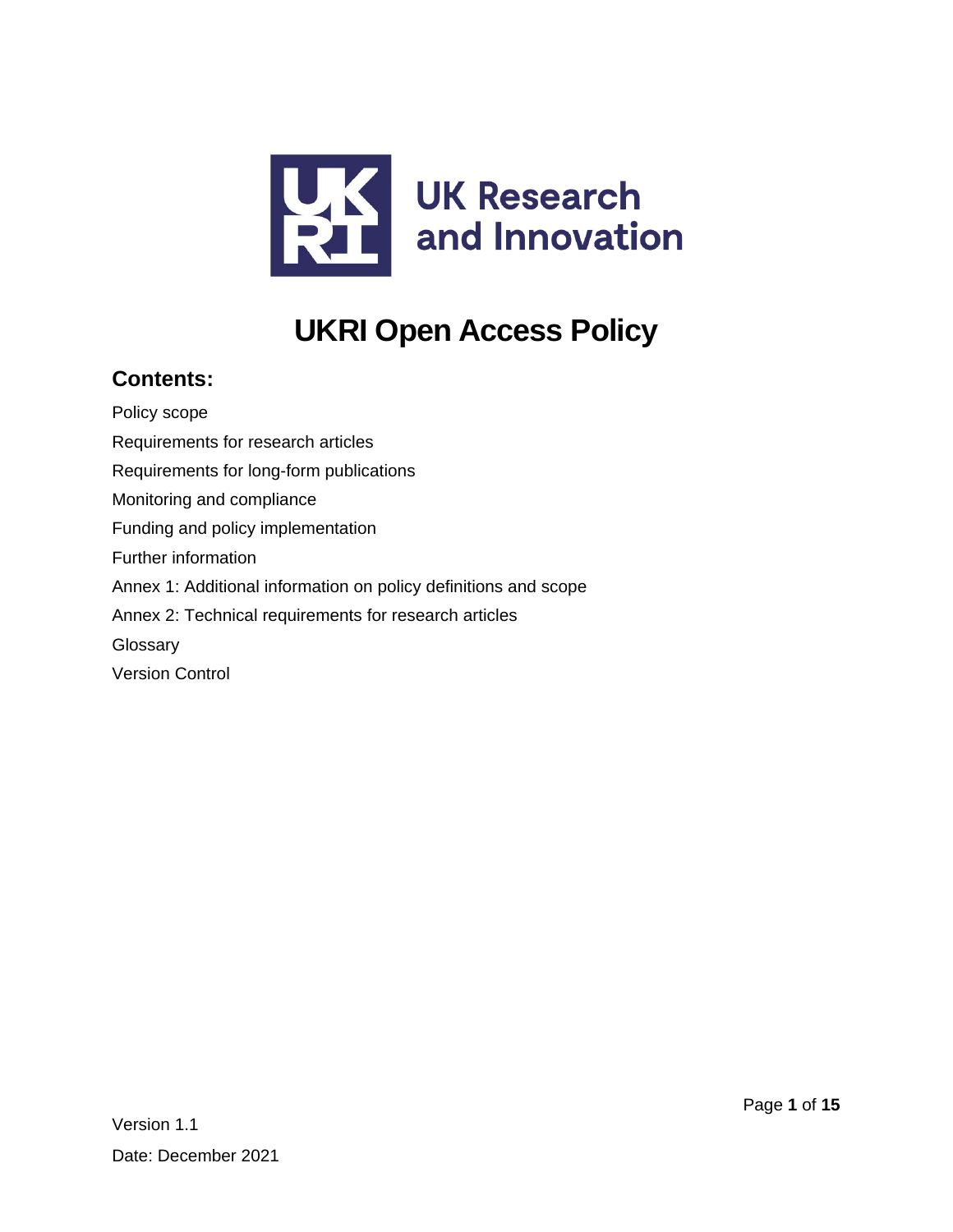

### <span id="page-1-0"></span>**Policy scope**

### **Implementation dates**

- 1. The UKRI Open Access Policy applies from the following dates:
	- a. In-scope research articles submitted for publication on or after 1 April 2022
	- b. In-scope monographs, book chapters and edited collections published on or after 1 January 2024.[1](#page-1-2)

### **Types of publication in scope of the policy**

- The policy applies to the following types of publication, when they are required to acknowledge funding from UKRI or any of its constituent councils.
	- a. Peer-reviewed research articles, including reviews and conference papers, that are accepted for final publication in either a journal, conference proceeding with an International Standards Serial Number (ISSN), or publishing platform.
	- b. Monographs, book chapters and edited collections, as defined at Annex 1.
- Preprints are not in-scope of the UKRI Open Access Policy. However, to facilitate open research practices, UKRI encourages the use of preprints across the research disciplines that we support. UKRI also reserves the right to ensure the use of preprints in the context of emergencies. Also see the [MRC](https://mrc.ukri.org/research/policies-and-guidance-for-researchers/preprints/) [policy on preprints](https://mrc.ukri.org/research/policies-and-guidance-for-researchers/preprints/) and the [BBSRC policy on preprints.](https://bbsrc.ukri.org/about/policies-standards/access-research-outputs/)

### <span id="page-1-1"></span>**Requirements for research articles**

This section sets out the UKRI Open Access Policy requirements for in-scope research articles, as defined at paragraph 2a.

#### **Compliant open access routes**

- 5. Route 1: Publish the research article open access in a journal or publishing platform<sup>[2](#page-1-3)</sup> which makes the Version of Record immediately open access via its website.
	- a. The Version of Record must be free and unrestricted to view and download. It must have a Creative Commons Attribution (CC BY) licence, or other licence permitted by UKRI (see 'licensing requirements').
	- b. The research article must be made open access in a journal or publishing platform that meets the minimum technical standards that facilitate access, discovery and reuse, as defined at Annex 2.
- 6. Route 2: Publish the research article in a subscription journal and deposit the Author's Accepted Manuscript (or Version of Record, where the publisher permits) in an institutional or subject repository at the time of final publication. Further guidance is provided at Annex 1.

<span id="page-1-2"></span> $1$  Unless a contract has been signed between the author and the publisher before this date that prevents adherence to the policy. However, UKRI strongly encourages authors and publishers to make publications open access.

<span id="page-1-3"></span><sup>2</sup> This includes fully open access journals or platforms and 'hybrid' journals or platforms.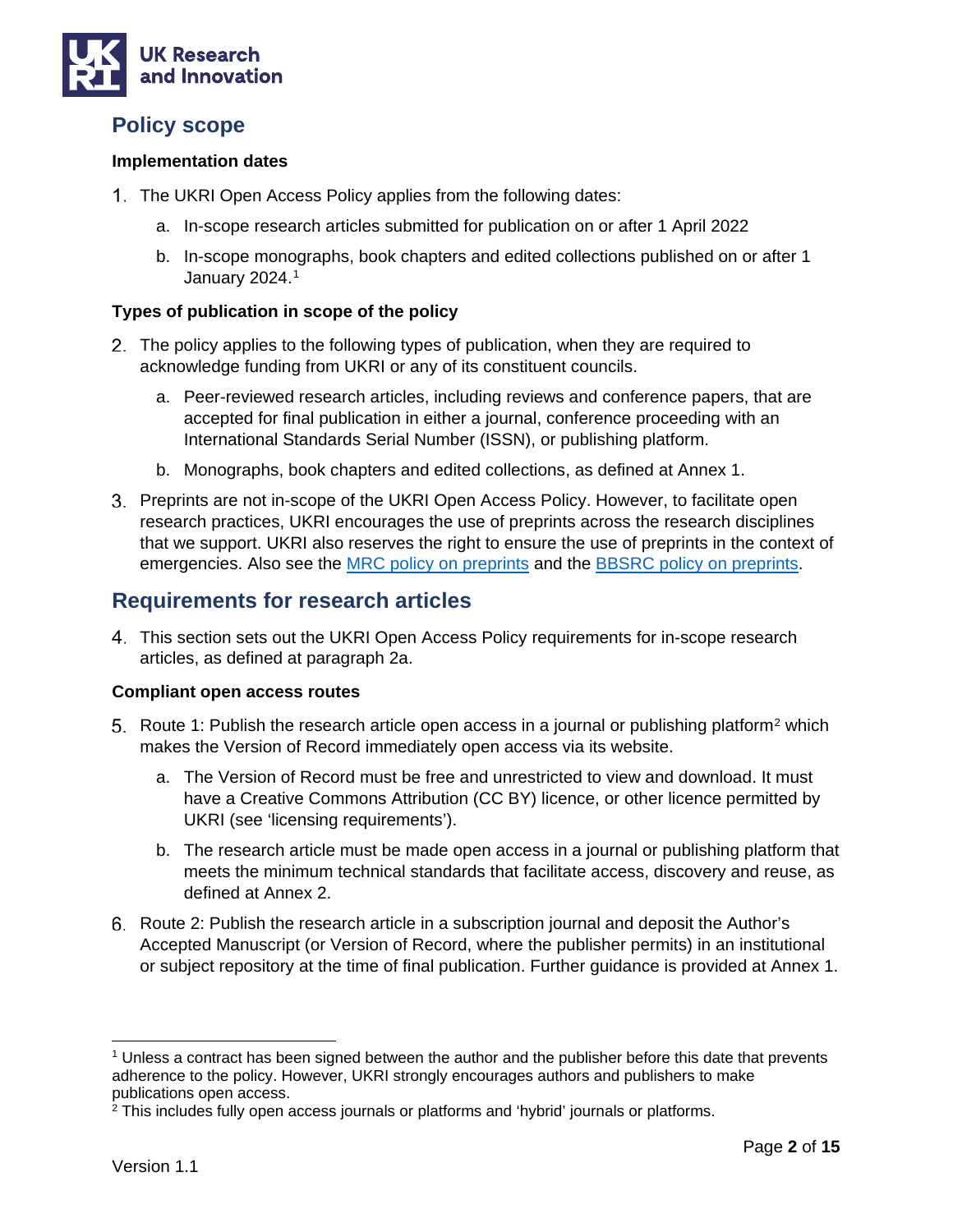

- a. The deposited version must be free and unrestricted to view and download. It must have a CC BY licence, or other licence permitted by UKRI (see 'licensing requirements').
- b. A publisher-requested delay or 'embargo period' between publication of the Version of Record and open access of the deposited version is not permitted.
- c. The research article must be made open access in a repository that meets the minimum technical standards that facilitate access, discovery and reuse, as defined at Annex 2.
- Authors can publish their research article in the journal or platform they consider most appropriate for their research, provided UKRI's open access requirements are met via either open access route.
- UKRI is providing an Open Access Block Grant to support implementation of this policy (see 'Funding and Policy Implementation').

### **Deposit requirements**

For either open access route, biomedical research articles that acknowledge MRC or BBSRC funding are required to be archived in Europe PubMed Central, in accordance with [MRC's Additional Terms and Conditions](https://mrc.ukri.org/documents/pdf/mrc-additional-terms-and-conditions/) and [BBSRC's Safeguarding Good Research Policy.](https://bbsrc.ukri.org/documents/safeguarding-good-scientific-practice/)

#### **Licensing requirements**

- UKRI requires the open access version of a research article to be published under a Creative Commons Attribution (CC BY) licence.[3](#page-2-0)
- 11. There are two exceptions to this requirement:
	- a. An Open Government Licence (OGL) can be used when a research article is subject to Crown Copyright.
	- b. While a CC BY licence is appropriate in most cases, UKRI may permit, on a case-bycase basis, the use of a more restrictive Creative Commons Attribution No-derivatives (CC BY-ND) licence for the open access version of a research article. Further guidance will be provided in due course, as outlined on our website at [Shaping Our Open Access](https://www.ukri.org/our-work/supporting-healthy-research-and-innovation-culture/open-research/open-access-policies-review/)  [Policy.](https://www.ukri.org/our-work/supporting-healthy-research-and-innovation-culture/open-research/open-access-policies-review/)
- 12. For the article to be published under Route 2, submissions must include the following text in the funding acknowledgement section of the manuscript and any cover letter/note accompanying the submission:

'For the purpose of open access, the author has applied a 'Creative Commons Attribution (CC BY) licence (where permitted by UKRI, 'Open Government Licence' or 'Creative Commons Attribution No-derivatives (CC BY-ND) licence' may be stated instead) to any Author Accepted Manuscript version arising'

UKRI's licensing requirements do not apply to any materials included within a research article that are provided by third-party copyright holders. Research articles published under a CC BY or CC BY-ND licence can include third-party materials (such as images,

<span id="page-2-0"></span><sup>&</sup>lt;sup>3</sup> This means the Version of Record where open access is achieved via a journal or OA publishing platform, or the Author's Accepted Manuscript where open access is achieved via a repository.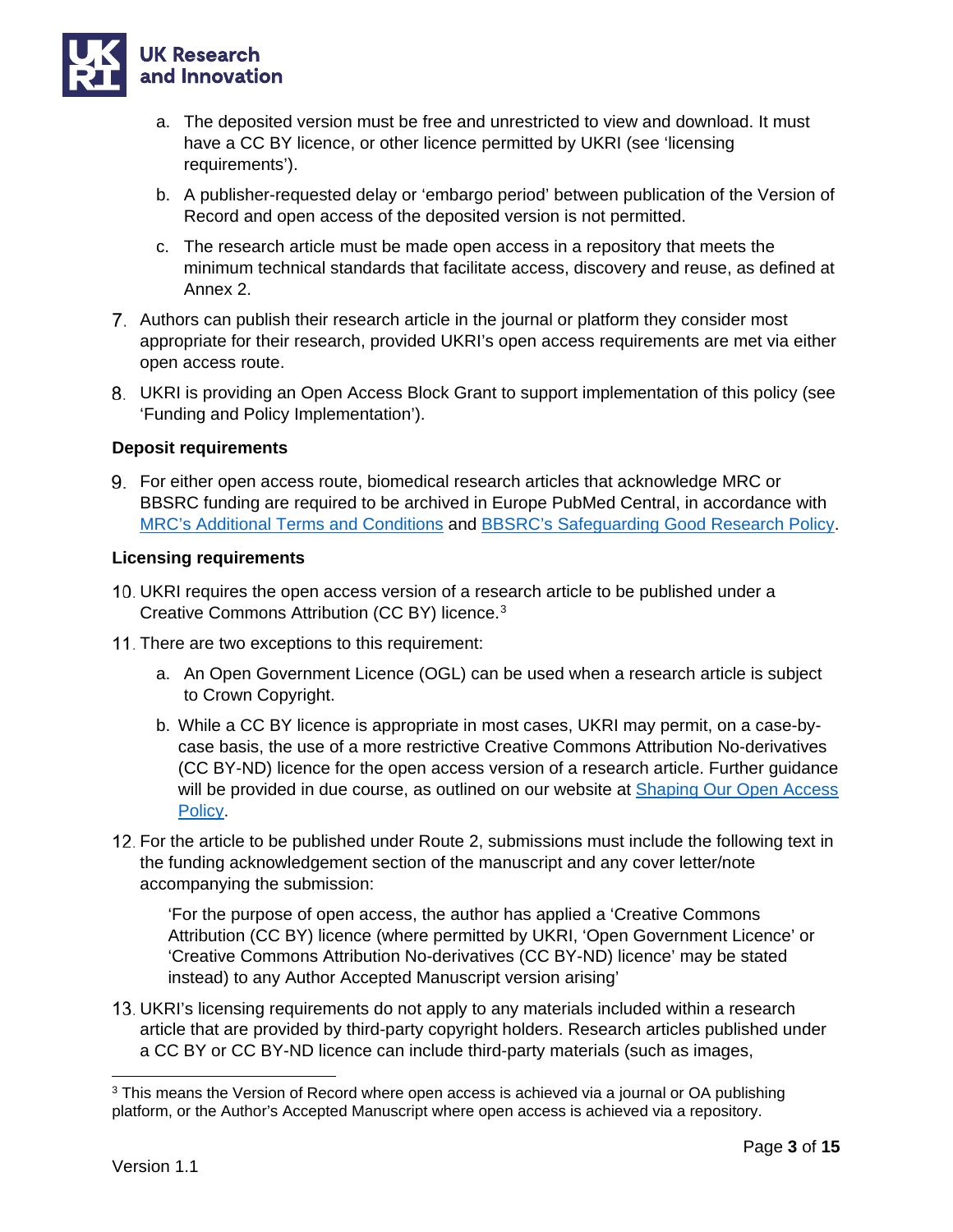

photographs or maps) that are subject to a more restrictive licence. UKRI considers this approach compliant with its policy.

#### **Data access statement**

UKRI requires in-scope research articles to include a Data Access Statement, even where there are no data associated with the article or the data are inaccessible. Further guidance is provided at Annex 1.

### <span id="page-3-0"></span>**Requirements for long-form publications**

This section sets out the UKRI Open Access Policy requirements for monographs, book chapters and edited collections, as defined at paragraph 2b.

#### **Compliant open access routes**

16. For in-scope monographs, book chapters and edited collections:

- a. the final Version of Record or the Author's Accepted Manuscript must be free to view and download via an online publication platform, publishers' website, or institutional or subject repository within a maximum of 12 months of publication
- b. the open access version has a Creative Commons Attribution (CC BY) Licence or other licence permitted by UKRI (see 'licensing requirements') and allows the reader to search for and reuse content, subject to proper attribution
- c. the open access version should include, where possible, any images, illustrations, tables and other supporting content (see 'licensing requirements')
- d. where an Author's Accepted Manuscript is deposited, it should be clear that this is not the final published version.
- UKRI recognises there may be rare instances where meeting open access requirements for long-form publications may not be possible. Therefore, the following exemptions may apply:
	- a. where the only appropriate publisher, after liaison and consideration, is unable to offer an open access option that complies with UKRI's policy. Further guidance will be provided in due course, as outlined on our website at [Shaping Our Open Access](https://www.ukri.org/our-work/supporting-healthy-research-and-innovation-culture/open-research/open-access-policies-review/)  [Policy.](https://www.ukri.org/our-work/supporting-healthy-research-and-innovation-culture/open-research/open-access-policies-review/)
	- b. where a monograph, book chapter or edited collection is the outcome of a UKRI Training Grant. Where possible, UKRI expects Research Organisations to support researchers to make such outputs open access; however, it recognises that publication may occur sometime beyond the lifetime of a training grant.<sup>[4](#page-3-1)</sup>
- UKRI encourages the adoption of metadata standards and persistent identifiers for longform research outputs, but they are not currently a requirement of this policy.

#### **Licensing requirements**

19. UKRI requires the open access version of long-form outputs to be published under a Creative Commons licence. A Creative Commons Attribution (CC BY) licence is preferred to

<span id="page-3-1"></span><sup>&</sup>lt;sup>4</sup> Requirements for the publication of theses in the **UKRI Standard Terms and Conditions of Training** [Grants](https://www.ukri.org/apply-for-funding/before-you-apply/your-responsibilities-if-you-get-funding/meeting-ukri-terms-and-conditions-for-funding/) still apply.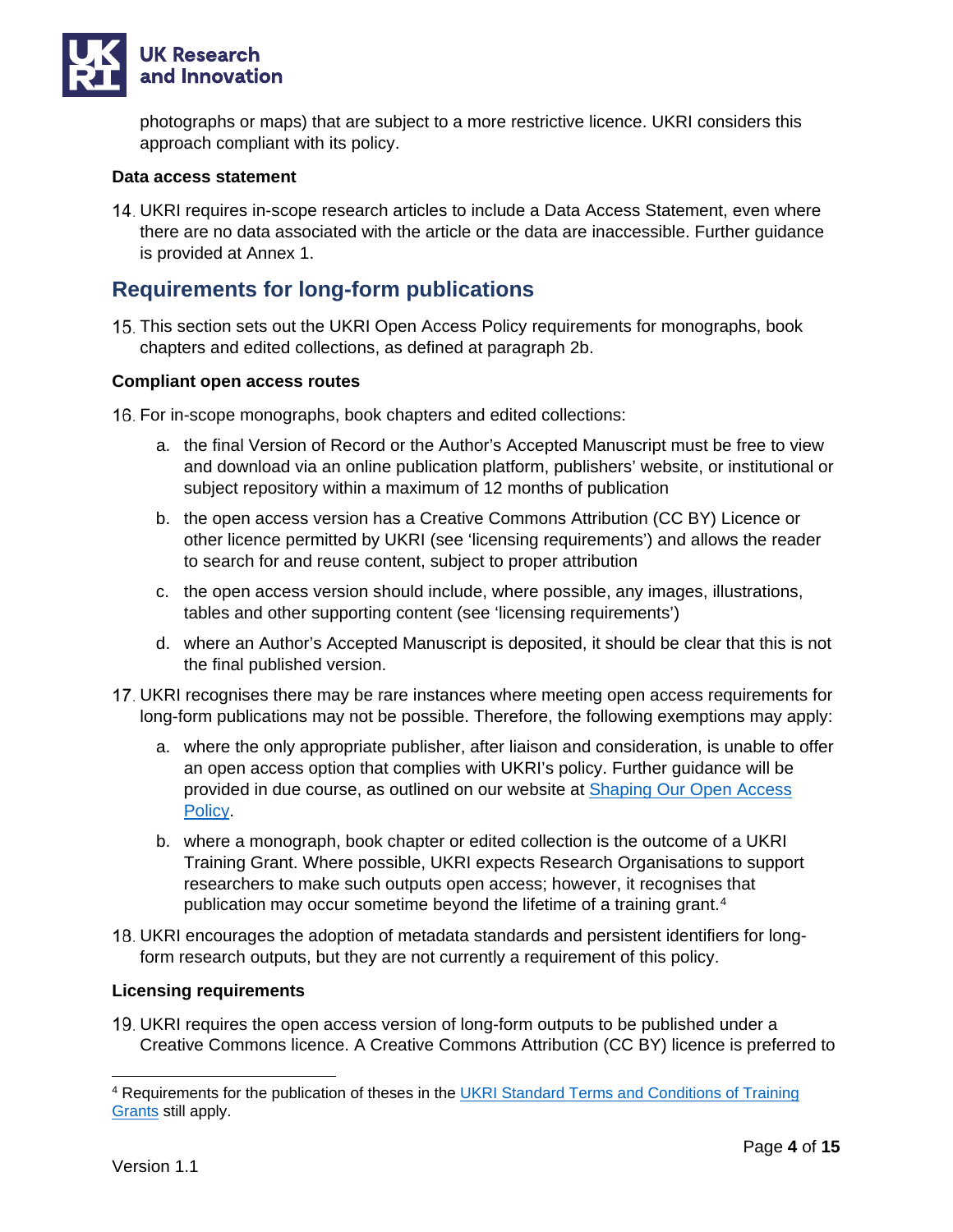

maximise opportunity for sharing and reuse but other Creative Commons licences are permitted. An Open Government Licence is also permitted when authors are subject to Crown Copyright.

- UKRI's licensing requirements do not apply to any materials included within a long-form output that are provided by third-party copyright holders. Academic books published under a CC BY, or other creative commons licence may include third-party materials (such as images, photographs, diagrams or maps) which are subject to a more restrictive licence. UKRI considers this approach compliant with its policy.
- UKRI recognises that there may be some instances where permissions for reuse in an open access book cannot be obtained for all third-party images or other materials. Therefore, an exception to the policy may be applied when:
	- a. reuse permissions for third-party materials cannot be obtained and there is no suitable alternative option available to enable open access publication. Further guidance will be provided in due course, as outlined on our website at **Shaping Our Open Access** [Policy.](https://www.ukri.org/our-work/supporting-healthy-research-and-innovation-culture/open-research/open-access-policies-review/)

### <span id="page-4-0"></span>**Monitoring and compliance**

UKRI will monitor the implementation of this policy to assess compliance of research organisations and to evaluate the efficiency and effectiveness of the policy and progress towards open access.

UKRI will publish further information on monitoring and compliance in due course, as outlined on our website at [Shaping Our Open Access Policy.](https://www.ukri.org/our-work/supporting-healthy-research-and-innovation-culture/open-research/open-access-policies-review/)

### <span id="page-4-1"></span>**Funding and policy implementation**

UKRI will provide an Open Access Block Grant to support compliance with this policy for both research articles and in-scope longform publications. For research articles the use of UKRI funding is permitted for a wide range of costs, however the use of UKRI funds for publishing in an 'hybrid' journal that is not part of a transitional agreement will not be permitted.

UKRI will publish further information on funding in due course, as outlined on our website at [Shaping Our Open Access Policy.](https://www.ukri.org/our-work/supporting-healthy-research-and-innovation-culture/open-research/open-access-policies-review/)

### <span id="page-4-2"></span>**Further information**

- 22. Supporting information about the UKRI Open Access Policy can be found on UKRI's website:
	- a. additional information about UKRI's open access requirements is available at Making [Your Research Publications Open Access](https://www.ukri.org/apply-for-funding/before-you-apply/your-responsibilities-if-you-get-funding/making-research-open/#contents-list)
	- b. information about the implementation of the UKRI Open Access Policy and how the policy was developed is available at **Shaping Our Open Access Policy**.
- Enquiries regarding the UKRI Open Access Policy should be directed to: [openresearch@ukri.org.](mailto:openresearch@ukri.org)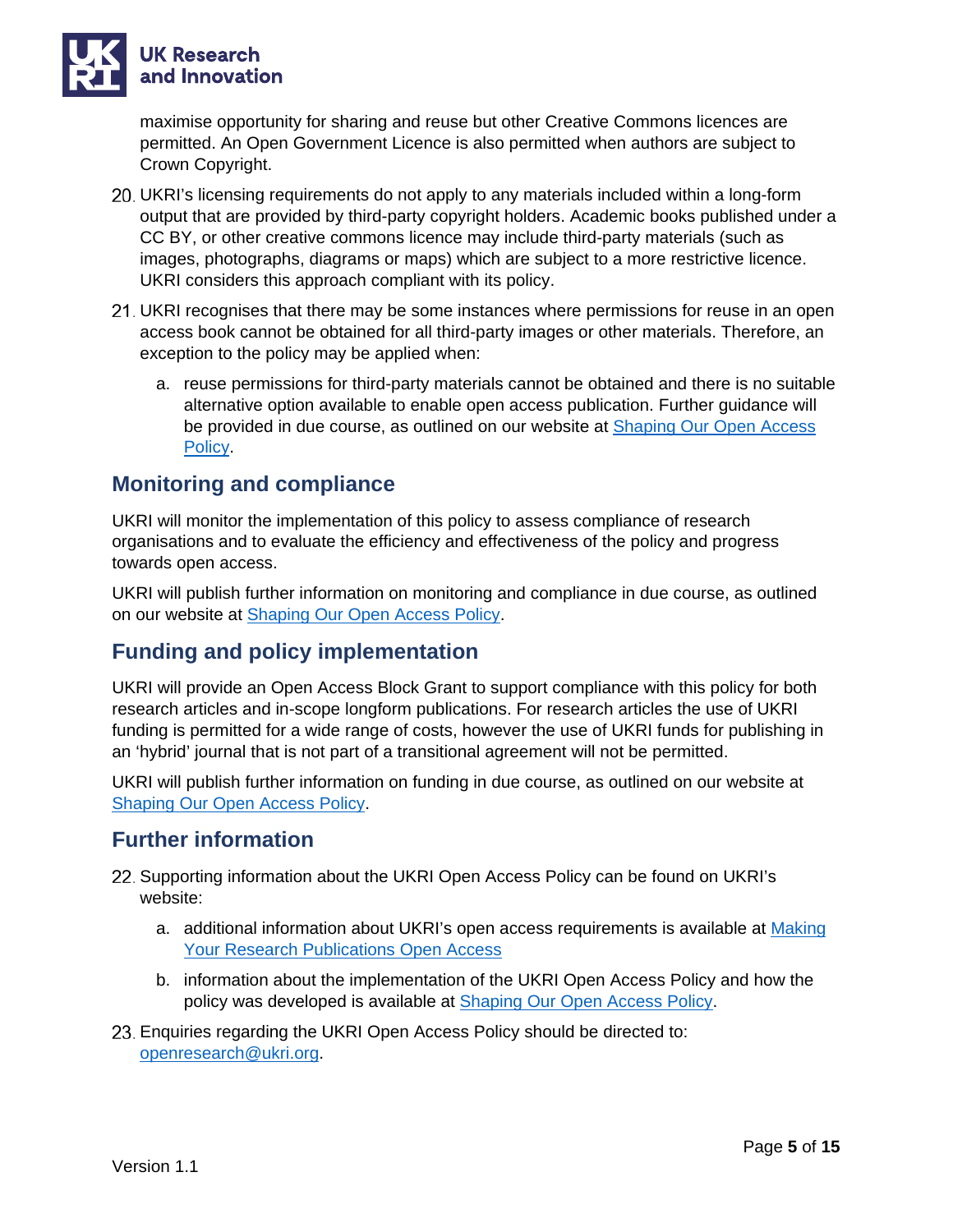

### <span id="page-5-0"></span>**Annex 1: Additional information on policy definitions and scope**

1. Information provided in this Annex is intended to complement the scope and requirements set out in the UKRI Open Access Policy.

### **Acknowledgement of UKRI funding**

- The UKRI Open Access Policy applies to peer-reviewed research articles, and monographs, book chapters and edited collections that acknowledge funding from UKRI or any of its councils.[5](#page-5-1) As detailed in relevant UKRI funding terms and conditions, UKRI requires publications to acknowledge support received from UKRI.
- Monographs, book chapters and edited collections arising from UKRI training grants are considered exempt from the UKRI open access requirements where the training grant is the only UKRI source acknowledged. Where possible, UKRI expects research organisations to support researchers to make such outputs open access.
- Most Research England funding is deployed by universities at their discretion and is not intended to lead to specified outputs. In such cases, outputs cannot be attributed directly to Research England funding and no acknowledgement of Research England funding is expected or necessary. Such outputs are therefore out of scope of the UKRI Open Access policy.
- Where Research England funding is given for particular purposes, and that funding leads directly to particular research outputs, those outputs are subject to the UKRI Open Access policy and providers are required to include acknowledgement of Research England's funding. This is specified in the terms and conditions of each competitive scheme.

#### **Policy scope – additional definitions**

Clarifications are provided below to complement the core scope and requirements set out in the UKRI Open Access Policy document. A glossary of terms is also available at the end of this document.

| Conference<br>papers and<br>proceedings | UKRI's open access requirements for research articles apply to peer-<br>reviewed conference papers that are accepted for final publication in a<br>journal, conference proceeding with an ISSN number, or a publishing<br>platform.                          |
|-----------------------------------------|--------------------------------------------------------------------------------------------------------------------------------------------------------------------------------------------------------------------------------------------------------------|
|                                         | Conference abstracts are out of scope of the policy.                                                                                                                                                                                                         |
|                                         | If there is ambiguity as to whether a published conference paper will<br>constitute a research article or book chapter, the Author(s) in consultation<br>with their Research Organisation can apply discretion as to which set of<br>requirements to follow. |

<span id="page-5-1"></span><sup>5</sup> UKRI's nine councils are: Arts and Humanities Research Council (AHRC), Biotechnology and Biological Sciences Research Council (BBSRC), Engineering and Physical Sciences Research Council (EPSRC), Economic and Social Research Council (ESRC), Innovate UK (IUK), Medical Research Council (MRC), Natural Environment Research Council (NERC), Research England (RE), Science and Technology Facilities Council (STFC).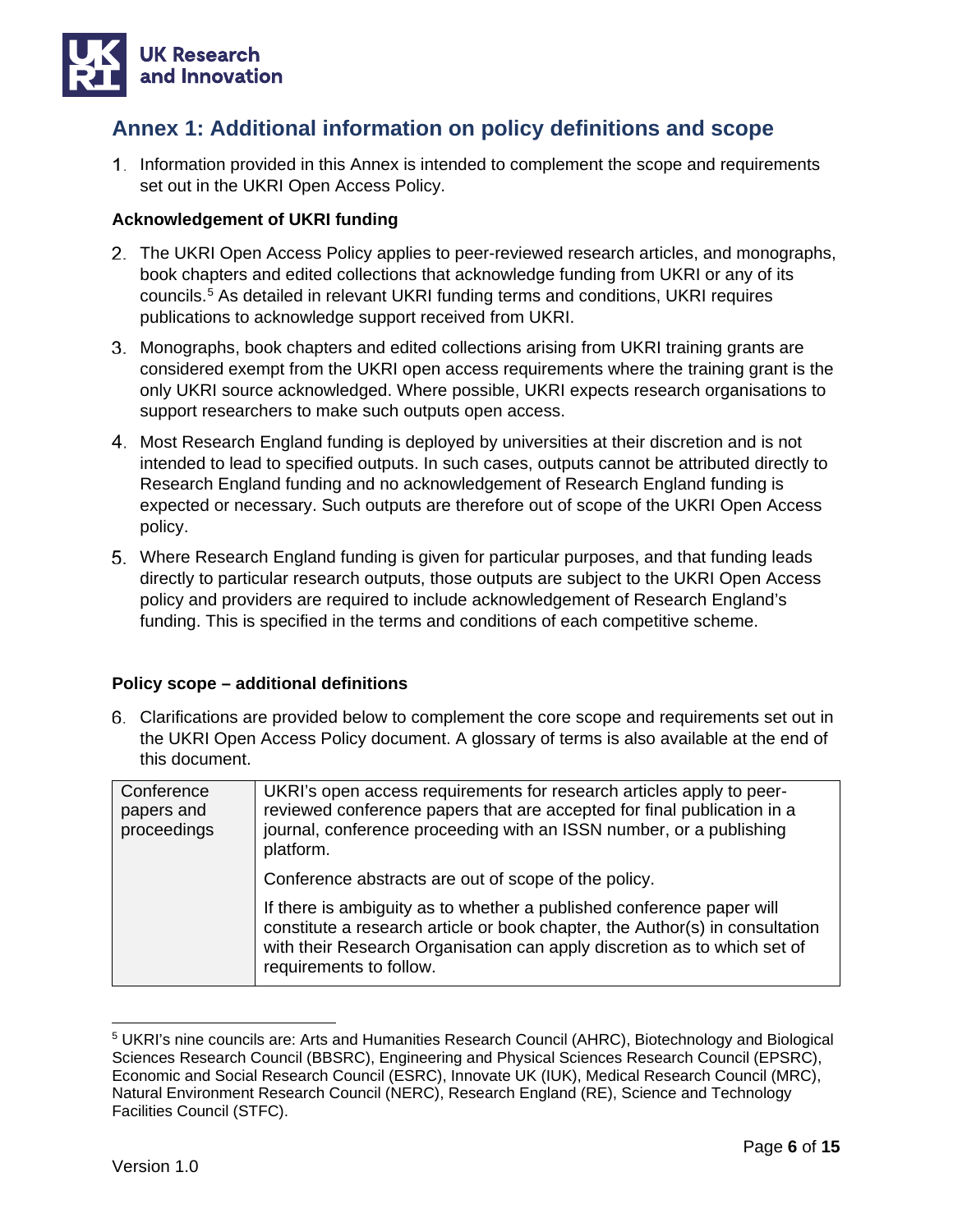

| <b>Review articles</b>       | Examples of review articles include evidence syntheses, systematic<br>reviews, systematic-literature reviews, analyses, meta-analyses and meta-<br>syntheses.                                                                  |  |  |
|------------------------------|--------------------------------------------------------------------------------------------------------------------------------------------------------------------------------------------------------------------------------|--|--|
|                              | UKRI's open access requirements for research articles apply to peer-<br>reviewed review articles that are accepted for final publication in a journal,<br>conference proceeding with an ISSN number, or a publishing platform. |  |  |
|                              | Commissioned and invited reviews, that acknowledge UKRI funding, are<br>in-scope of the policy.                                                                                                                                |  |  |
| Time of final<br>publication | This is the date when the first online version is published                                                                                                                                                                    |  |  |

| Academic<br>monograph    | Defined as a long-form publication which communicates an original<br>contribution to academic scholarship on one topic or theme and is<br>designed for a primarily academic audience; an academic monograph may<br>be written by one or more authors.                                                                                                                   |  |  |  |
|--------------------------|-------------------------------------------------------------------------------------------------------------------------------------------------------------------------------------------------------------------------------------------------------------------------------------------------------------------------------------------------------------------------|--|--|--|
| Book chapter             | Defined as a written scholarly output, formally published for the first time,<br>together with similar outputs from other authors in a single publication,<br>forming a permanently identifiable set of contributions on a common<br>theme, bearing an International Standard Book Number (ISBN). This<br>includes chapters in academic books arising from conferences. |  |  |  |
| <b>Edited collection</b> | Defined as a written scholarly output in which individual chapters or<br>contributions have been written by different authors, and whereby the<br>contributions from each author are intellectually distinct. This includes<br>edited book collections arising from conferences.                                                                                        |  |  |  |
|                          | An edited book collection may arise from a conference, but it is<br>constructed as a publication in its own right rather than reproducing the<br>proceedings of the conference. See Conference papers and proceedings.                                                                                                                                                  |  |  |  |
|                          | Edited collections in scope of the UKRI Open Access Policy are those<br>which are required to acknowledge UKRI funding and where the editor(s)<br>satisfy at least one of the following conditions:                                                                                                                                                                     |  |  |  |
|                          | a) the editor(s) of the collection has sole responsibility for curating the<br>publication<br>b) the editor(s) of the collection has made a substantial contribution to<br>the editing, choices for inclusion and underpinning process of<br>investigation in the publication                                                                                           |  |  |  |
|                          | The complete edited collection must be made available open access,<br>regardless as to whether the authors of chapters comprising a collection<br>were/are supported by UKRI.                                                                                                                                                                                           |  |  |  |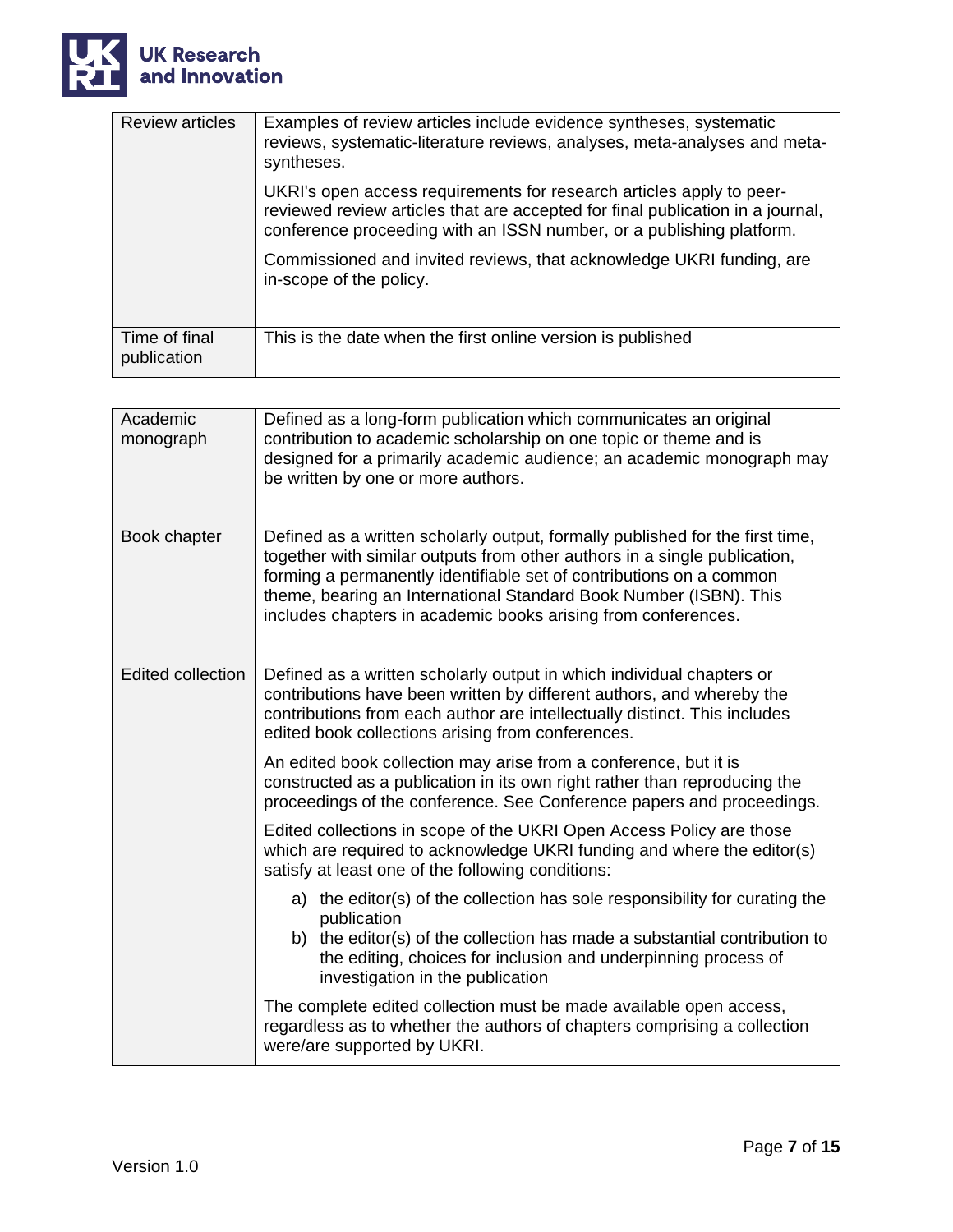

| Trade book                                | Defined as an academic monograph rooted in original scholarship that has<br>a broad public audience, a trade book is only in scope of the policy where<br>it is the only output from UKRI-funded research.                                                                                                                     |
|-------------------------------------------|--------------------------------------------------------------------------------------------------------------------------------------------------------------------------------------------------------------------------------------------------------------------------------------------------------------------------------|
| Out of scope<br>long-form<br>publications | UKRI's open access policy does not apply to the following long-form<br>outputs:<br>Trade books: The decision of whether a book should be considered                                                                                                                                                                            |
|                                           | a trade book or an academic monograph, is at the discretion of the<br>author and publisher.                                                                                                                                                                                                                                    |
|                                           | Scholarly editions. Defined as an edition of another author's<br>original work or body of works informed by critical evaluation of the<br>sources (such as earlier manuscripts, texts, documents and<br>letters), often with a scholarly introduction and explanatory notes or<br>analysis on the text and/or original author. |
|                                           | Exhibition catalogues.<br>Scholarly illustrated catalogues.                                                                                                                                                                                                                                                                    |
|                                           | Textbooks.                                                                                                                                                                                                                                                                                                                     |
|                                           | All types of fictional works and creative writing.                                                                                                                                                                                                                                                                             |

| Version of<br>Record               | For research articles: defined as the final peer-reviewed, typeset and<br>edited version of a research output that is published.                                                                                                                                                          |  |  |
|------------------------------------|-------------------------------------------------------------------------------------------------------------------------------------------------------------------------------------------------------------------------------------------------------------------------------------------|--|--|
|                                    | For long-form outputs: defined as the final reviewed, typeset and edited<br>version of a research output that is published.                                                                                                                                                               |  |  |
| Author's<br>accepted<br>manuscript | For research articles: defined as the author's version of a research article<br>that has been peer-reviewed and is accepted for publication, prior to<br>typesetting by the publisher. It may otherwise be known as the 'author<br>manuscript' or 'final author version' or 'post-print'. |  |  |
|                                    | For long-form outputs: defined as the final author-created version of the<br>manuscript, as agreed with the editor, which has been accepted for<br>publication, prior to typesetting by the publisher.                                                                                    |  |  |

| Publishing | Publishing platforms for the original publication of research outputs.  |  |  |  |
|------------|-------------------------------------------------------------------------|--|--|--|
| platform   | Platforms that merely serve to aggregate or re-publish content that has |  |  |  |
|            | already been published elsewhere are not considered as such.            |  |  |  |

### **Data access statement**

7. To meet the commitments set out in the [Concordat on Open Research Data](https://www.ukri.org/wp-content/uploads/2020/10/UKRI-020920-ConcordatonOpenResearchData.pdf) it is a requirement for in-scope research articles to contain a Data Access Statement. This informs readers where the underlying research materials associated with a paper are available, and how the research materials can be accessed. The statement can include links to the dataset, where applicable and appropriate.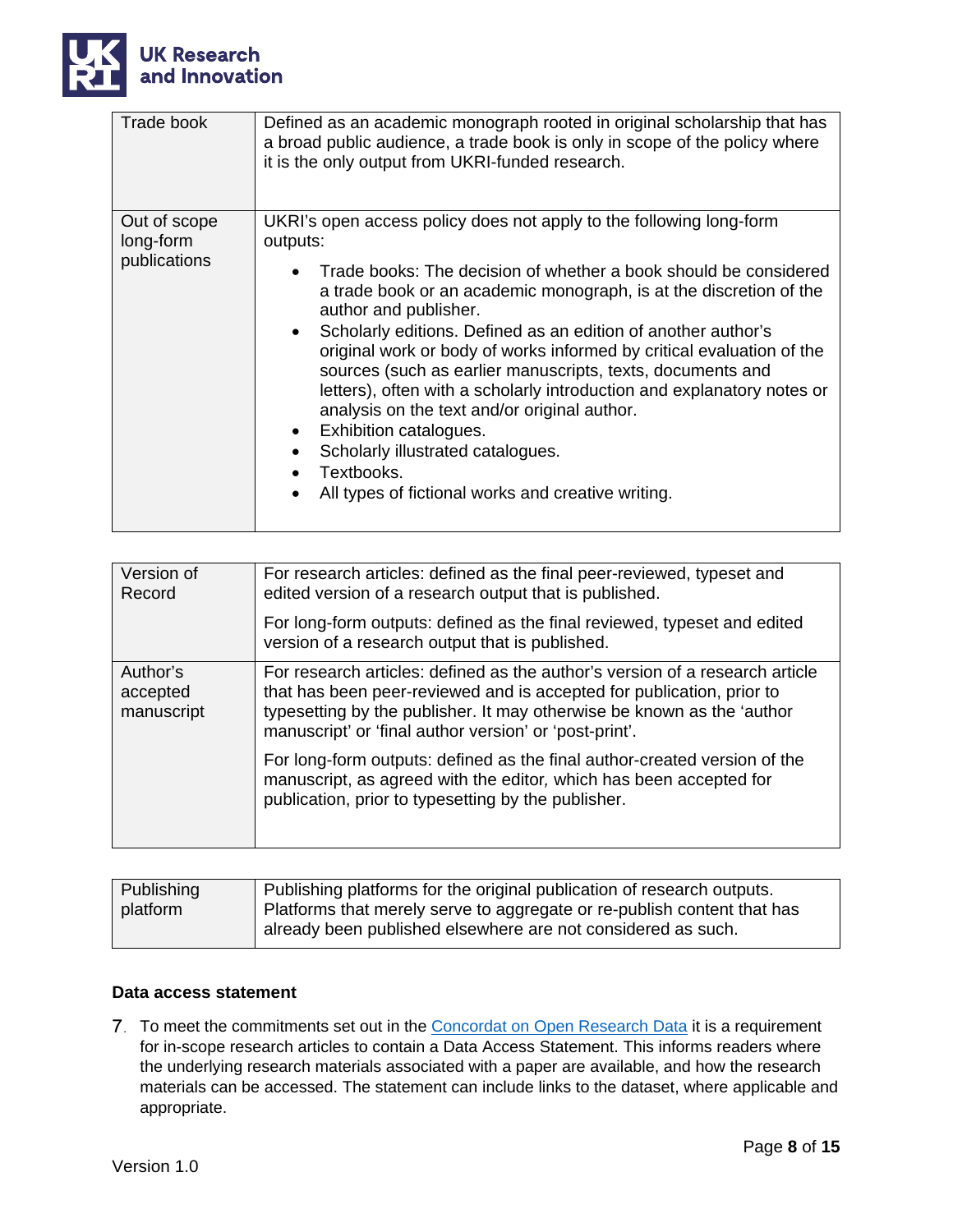

- Underlying research materials are research data as defined in the Concordat on Open Research Data and can include code, software, numerical scores, textual records, images, sounds, objects and manuscripts.
- Publicly funded research data should be made openly available with as few restrictions as possible. Where there are reasons to protect access to the data, for example commercial confidentiality or sensitivities around data derived from potentially identifiable human participants, these should be included in the statement. Further information on access to underlying research materials is available in the Concordat on Open Research Data.
- 10. Ownership of the data generated from the research that UKRI funds resides with the researchers or their institutions. Researchers and/or their institutions should maintain and manage copyright and intellectual property ownership of data so that underlying research materials remain as open as possible, and as closed as necessary. Researchers and their institutions should apply appropriate licences to clarify ownership and use of data.
- UKRI encourages the use of standard-format machine-readable data availability statements encoded in openly accessible publication metadata to maximise discovery and interoperability.
- 12. We understand that some journals may not have established practises on Data Access Statements, UKRI grant holders or their institutions are encouraged to contact us to discuss difficulties in complying with this requirement of the UKRI Open Access Policy.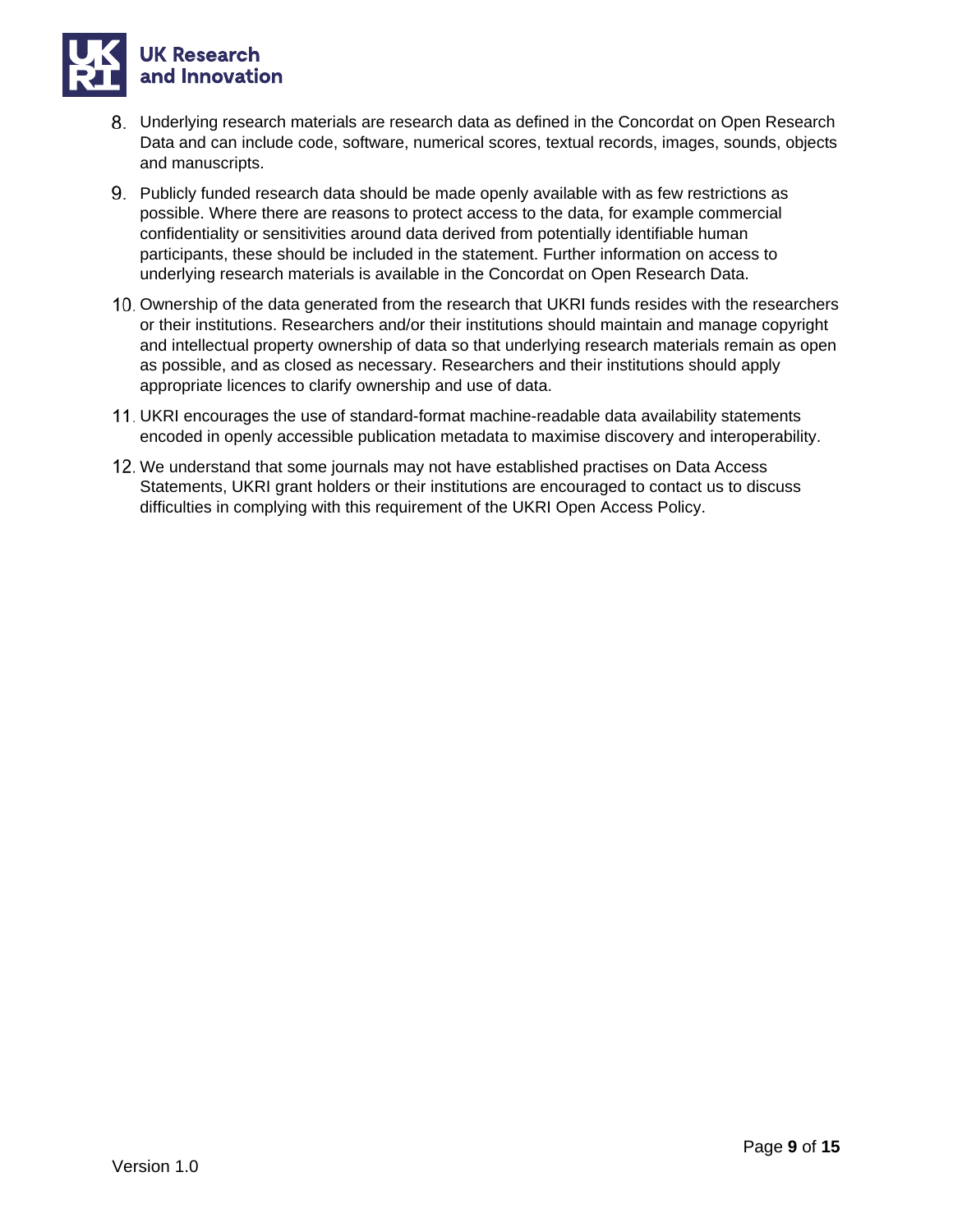

### <span id="page-9-0"></span>**Annex 2: Technical requirements for research articles**

- Technical standards and protocols support full and immediate open access by ensuring research outputs are findable, accessible, interoperable and reusable (such as for text and data mining). They can also reduce the burden associated with monitoring compliance and managing research.
- UKRI requires in-scope research articles to be published or deposited in publication venues and in repositories that enable the standards for research articles to be met as set out below.
- A glossary of terms is also available to clarify the technical requirements.

### **Technical requirements for journals and publishing platforms**

- To be considered compliant with UKRI's open access requirements, research articles and conference proceedings with an ISSN made available via journals and publishing platforms are required to meet the following technical requirements:
	- a. Persistent Identifiers (PIDs) for articles must be implemented according to international recognised standards, examples of international standards include Digital Object Identifiers (DOI), Uniform Resource Name (URN) or Handle
	- b. article-level metadata must be used according to a defined application profile that supports the UKRI Open Access Policy and is available, if possible, via a Creative Commons public domain dedication (CC0); the metadata standard must adhere to international best practice such as the Crossref schema and OpenAIRE guidelines
	- c. machine-readable information on the open access status and the licence must be embedded in the article metadata in a standard non-proprietary format
	- d. long-term preservation must be supported via a robust preservation programme such as CLOCKSS, Portico or an equivalent
	- e. openly accessible data on citations must be made available according to the standards set out by the Initiative for Open Citations (I4OC)
	- f. self-archiving policies must be registered in the SHERPA RoMEO database
	- g. common unique PIDs for research management information (for example identifiers for funders and/or organisations) are strongly encouraged; ORCID, the researcher identifier must be supported to identify all authors and contributors.

#### **Technical requirements for institutional and subject repositories:**

- To be considered compliant with UKRI's open access requirements research articles made available via repositories must meet the following technical requirements:
	- a. PIDs for research outputs must be implemented according to international recognised standards, examples of international standards include DOI, URN or Handle
	- b. article-level metadata must be implemented according to a defined application profile that supports the UKRI Open Access Policy and if possible is available via a CC0 public domain dedication; this must include the persistent identifier to both the Author's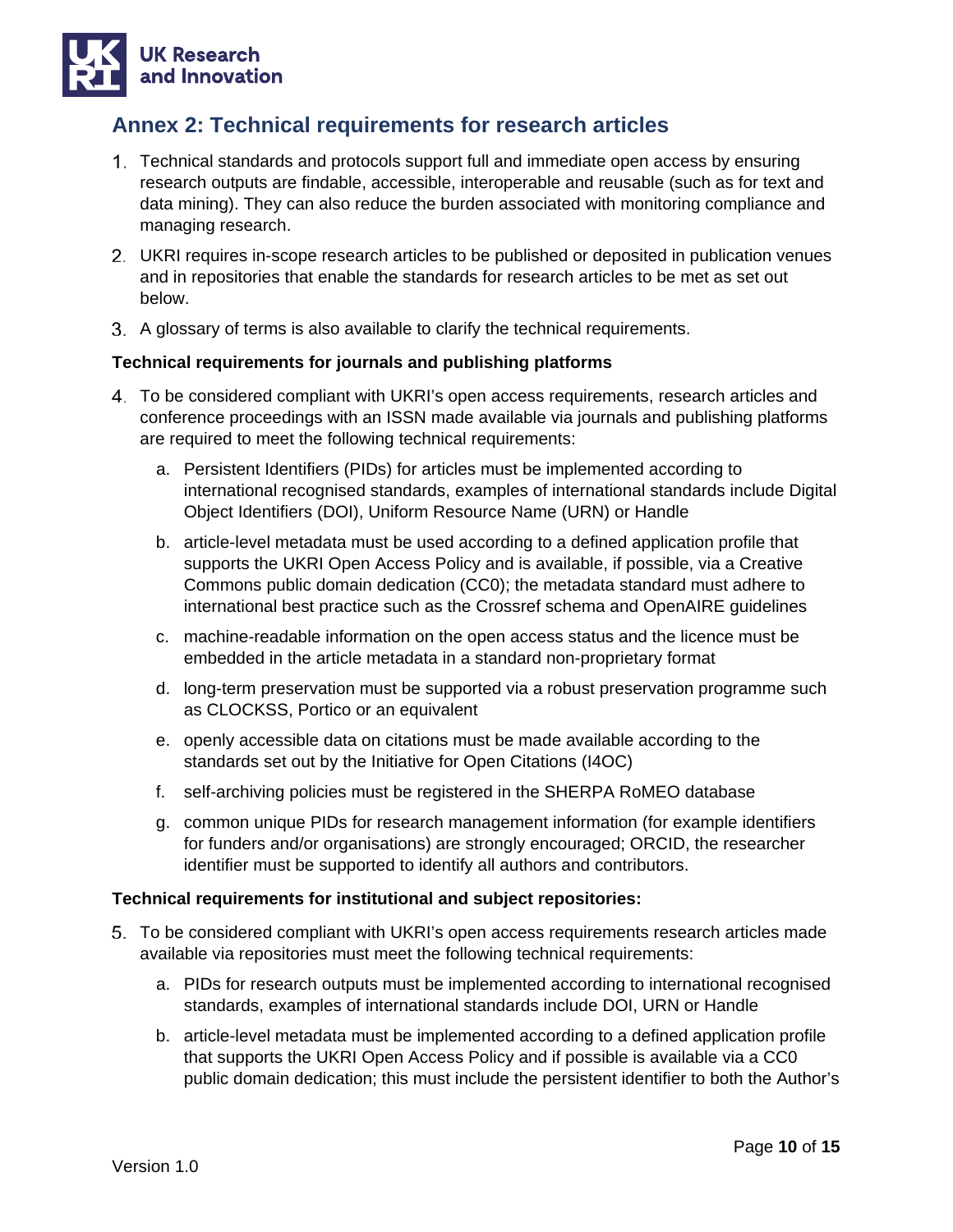

Accepted Manuscript and the Version of Record; the metadata standard must adhere to international best practice such as the OpenAIRE guidelines

- c. machine-readable information on the open access status and the licence must be embedded in the metadata in a standard non-proprietary format
- d. common unique PIDs for research management information (for example identifiers for funders and /or organisations) are strongly encouraged; ORCID, the researcher identifier, must be supported to identify all authors and contributors
- e. the repository must be registered in the Directory of Open Access Repositories (OpenDOAR)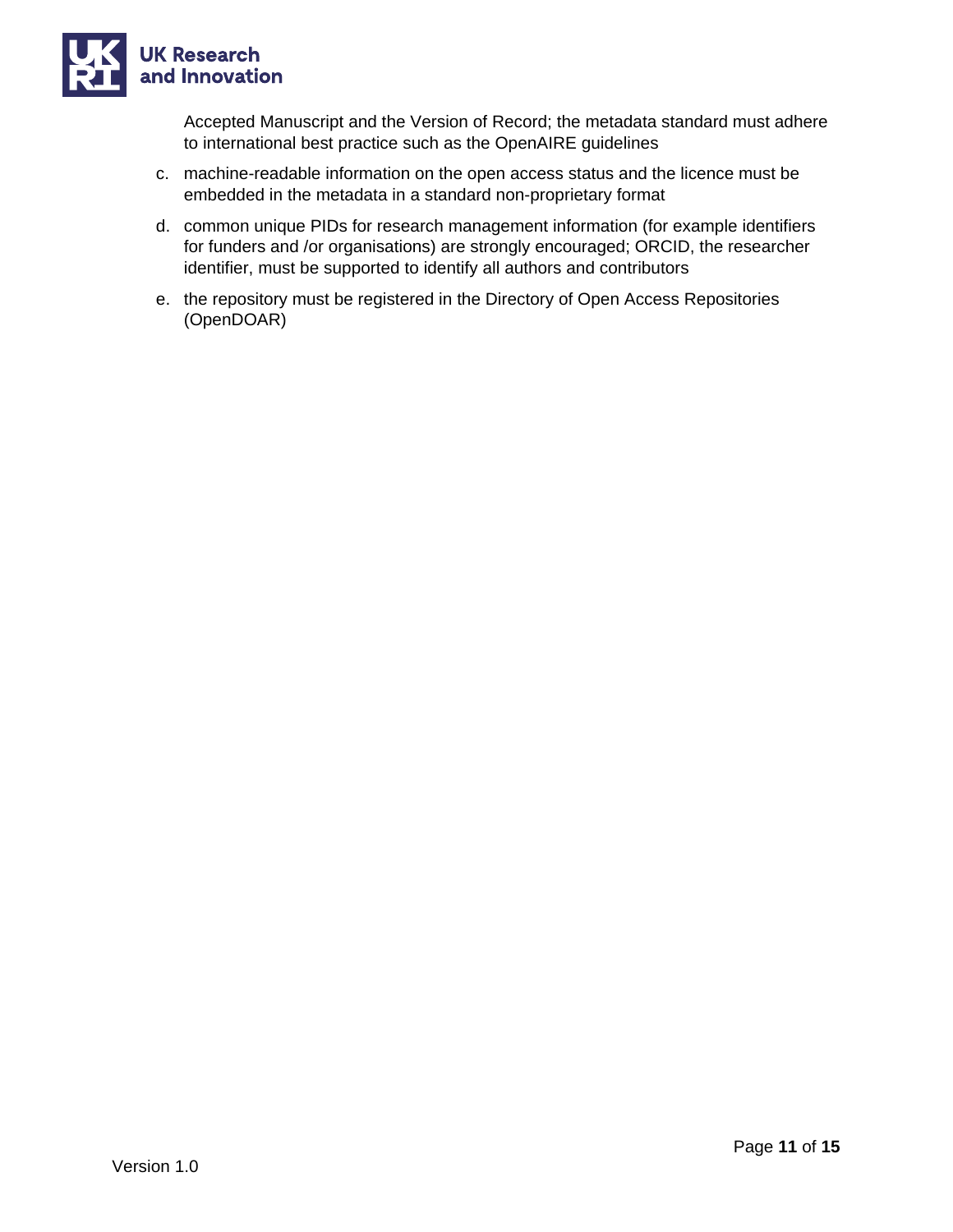

## <span id="page-11-0"></span>**Glossary**

| <b>APC</b>                         | Article Processing Charge.                                       |  |  |
|------------------------------------|------------------------------------------------------------------|--|--|
|                                    | A publishing fee paid to journals to publish a research output   |  |  |
|                                    | immediately open access.                                         |  |  |
| Author's accepted manuscript       | See Annex 1.                                                     |  |  |
| CC BY                              | Creative Commons attribution licence.                            |  |  |
|                                    | Further information: Creative Commons - CC BY                    |  |  |
| <b>CC BY-NC</b>                    | Creative Commons attribution non-commercial licence.             |  |  |
|                                    | Further information: Creative Commons - CC BY-NC                 |  |  |
| <b>CC BY-ND</b>                    | Creative Commons attribution no-derivatives licence.             |  |  |
|                                    | Further information: Creative Commons - CC BY-ND                 |  |  |
| CC <sub>0</sub>                    | Creative Commons 'No rights reserved' licence.                   |  |  |
|                                    | Further information: CC0 - Creative Commons                      |  |  |
| <b>CLOCKSS</b>                     | Further information: CLOCKSS                                     |  |  |
| OpenDOAR                           | Directory of Open Access Repositories.                           |  |  |
|                                    | Further information: OpenDOAR JJisc                              |  |  |
| Crossref                           | Further information: Crossref                                    |  |  |
| <b>DOI</b>                         | Digital Object Identifier.                                       |  |  |
|                                    | Further information: Digital Object Identifier System (doi.org)  |  |  |
| Handle                             | Further information: Handle.Net Registry                         |  |  |
| <b>Hybrid Subscription Journal</b> | A type of subscription journal where some articles are available |  |  |
|                                    | open access.                                                     |  |  |
| I4OC                               | Initiative for Open Citations.                                   |  |  |
|                                    | Further information: I4OC: Initiative for Open Citations         |  |  |
| <b>ISBN</b>                        | International Standard Book Number.                              |  |  |
|                                    | Further information: The International ISBN Agency               |  |  |
| <b>ISSN</b>                        | International Standard Serial Number.                            |  |  |
|                                    | Further information: <b>ISSN</b>                                 |  |  |
| Metadata                           | Summarises basic information about data (for example, author,    |  |  |
|                                    | date created, date modified, file size).                         |  |  |
| National research assessment       | The UK's system for assessing the excellence of research in      |  |  |
| exercises                          | UK higher education providers, delivered jointly by the UK HE    |  |  |
|                                    | funding bodies.                                                  |  |  |
|                                    | Further information: About - REF 2021                            |  |  |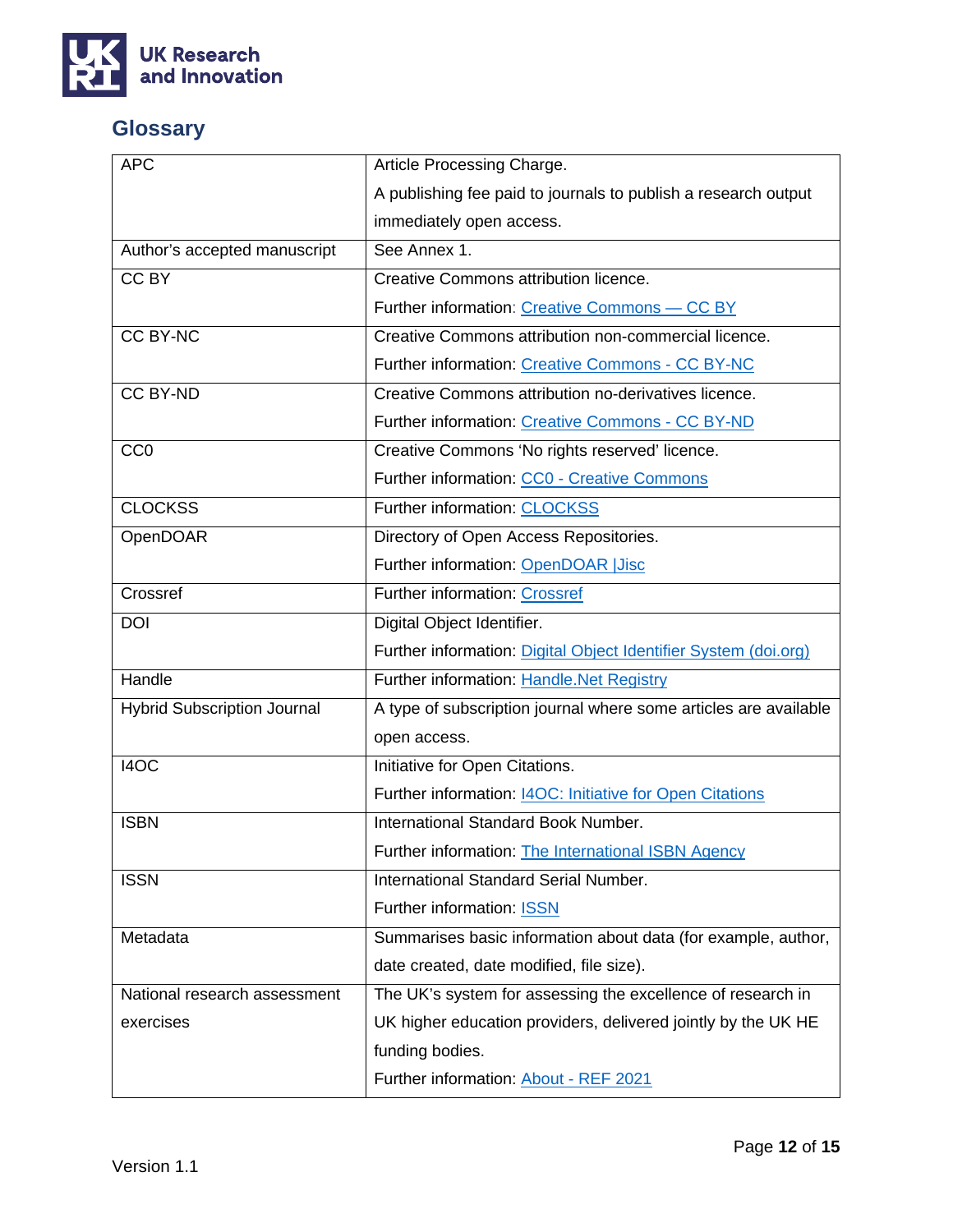

| OA                              | Open Access.                                                                                                                                                                                                                                                                                                                                                                                                                                                               |  |  |
|---------------------------------|----------------------------------------------------------------------------------------------------------------------------------------------------------------------------------------------------------------------------------------------------------------------------------------------------------------------------------------------------------------------------------------------------------------------------------------------------------------------------|--|--|
| OA Publishing Platforms         | See Annex 1.                                                                                                                                                                                                                                                                                                                                                                                                                                                               |  |  |
| OGL                             | Open Government Licence.                                                                                                                                                                                                                                                                                                                                                                                                                                                   |  |  |
|                                 | Work created by officers or servants of the Crown in the<br>course of their duties is Crown copyright or Crown<br>database right, and cannot usually be assigned away from<br>the Crown. Collaborations between Crown officers or<br>servants and others will also be Crown copyright in respect<br>of the Crown contributions. The default licence which must<br>be used for most Crown copyright and Crown database<br>right information is the Open Government Licence. |  |  |
|                                 | Further information: Open Government Licence - The National                                                                                                                                                                                                                                                                                                                                                                                                                |  |  |
|                                 | <b>Archives and Re-using public sector information - The National</b>                                                                                                                                                                                                                                                                                                                                                                                                      |  |  |
|                                 | <b>Archives</b>                                                                                                                                                                                                                                                                                                                                                                                                                                                            |  |  |
| ORCID                           | <b>Further information: ORCID</b>                                                                                                                                                                                                                                                                                                                                                                                                                                          |  |  |
| <b>PID</b>                      | Persistent Identifiers.                                                                                                                                                                                                                                                                                                                                                                                                                                                    |  |  |
|                                 | Further information: <b>Persistent Identifiers   Openaire.eu</b> and                                                                                                                                                                                                                                                                                                                                                                                                       |  |  |
|                                 | Persistent Identifiers   ORCID and PID Roadmap for Open                                                                                                                                                                                                                                                                                                                                                                                                                    |  |  |
|                                 | access                                                                                                                                                                                                                                                                                                                                                                                                                                                                     |  |  |
| Portico                         | Further information: Portico                                                                                                                                                                                                                                                                                                                                                                                                                                               |  |  |
| Preprints                       | A complete scientific manuscript (often one also being<br>submitted to a peer-reviewed journal) that is uploaded by the<br>authors to a preprint repository or service (for example, arXiv,<br>bioRxiv, PeerJ Preprints, PsyArXiv or SocArXiv), typically<br>without formal peer review of that version, such as would be<br>undertaken by a publisher for a scholarly journal.                                                                                            |  |  |
| <b>RCUK</b>                     | Research Councils UK.                                                                                                                                                                                                                                                                                                                                                                                                                                                      |  |  |
| <b>SHERPA ROMEO</b>             | A tool that provides a database of journal and publisher                                                                                                                                                                                                                                                                                                                                                                                                                   |  |  |
|                                 | policies on copyright and self-archiving.                                                                                                                                                                                                                                                                                                                                                                                                                                  |  |  |
|                                 | Further information: Sherpa services   Jisc and Sherpa Romeo                                                                                                                                                                                                                                                                                                                                                                                                               |  |  |
| Time of final publication       | See Annex 1                                                                                                                                                                                                                                                                                                                                                                                                                                                                |  |  |
| <b>Transitional arrangement</b> | Further information: Transitional agreements   Jisc                                                                                                                                                                                                                                                                                                                                                                                                                        |  |  |
| UK HE funding bodies            | UK higher education funding bodies, comprising Research                                                                                                                                                                                                                                                                                                                                                                                                                    |  |  |
|                                 | England, the Scottish Funding Council, the Higher Education                                                                                                                                                                                                                                                                                                                                                                                                                |  |  |
|                                 | Funding Council for Wales and the Department for the                                                                                                                                                                                                                                                                                                                                                                                                                       |  |  |
|                                 | Economy Northern Ireland. (Research England is part of                                                                                                                                                                                                                                                                                                                                                                                                                     |  |  |
|                                 | UKRI.)                                                                                                                                                                                                                                                                                                                                                                                                                                                                     |  |  |
| <b>UKRI</b>                     | UK Research and Innovation.                                                                                                                                                                                                                                                                                                                                                                                                                                                |  |  |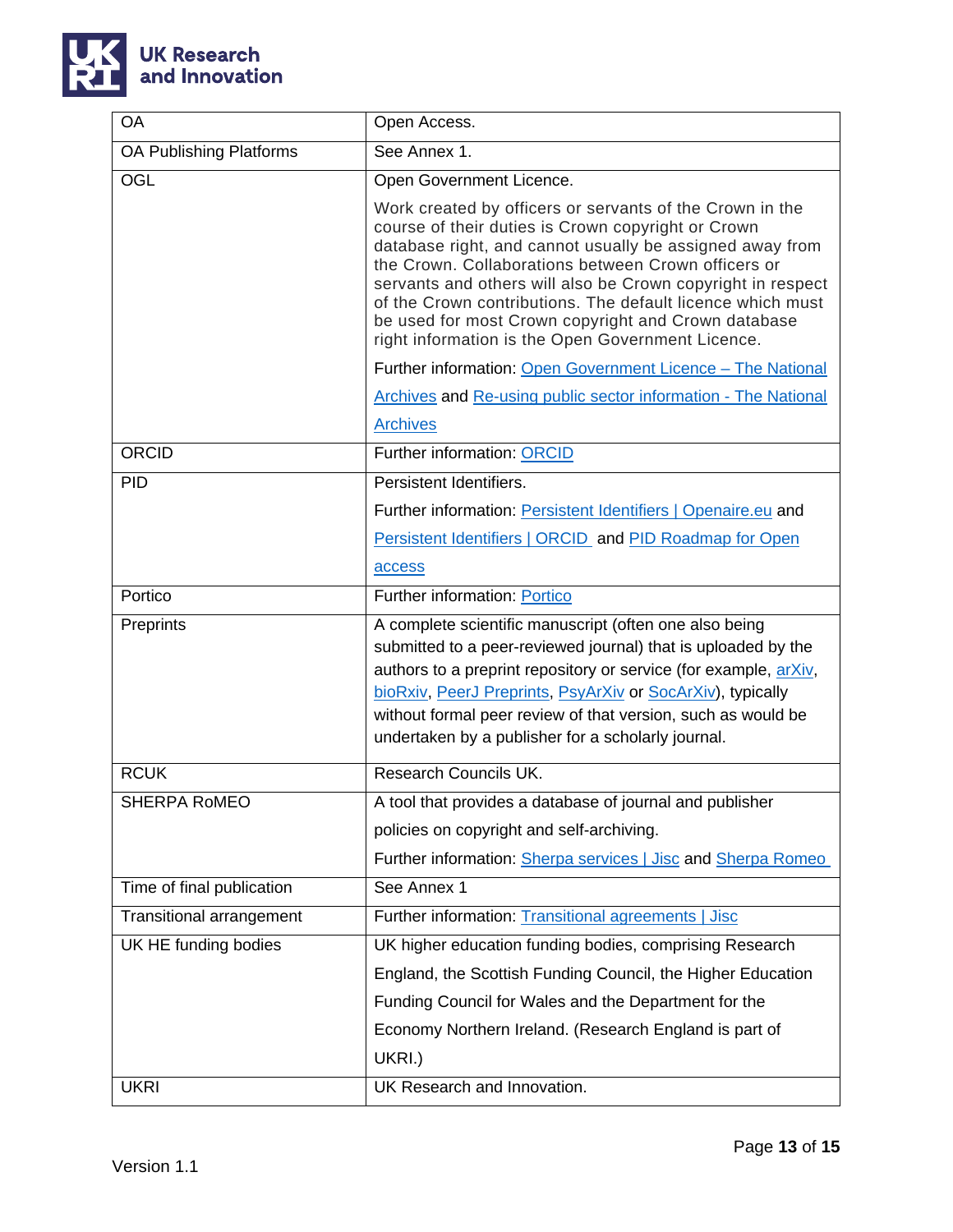

| URN               | Uniform Resource Name.                             |  |
|-------------------|----------------------------------------------------|--|
|                   | <b>Further information: Uniform Resource Names</b> |  |
| Version of Record | See Annex 1.                                       |  |